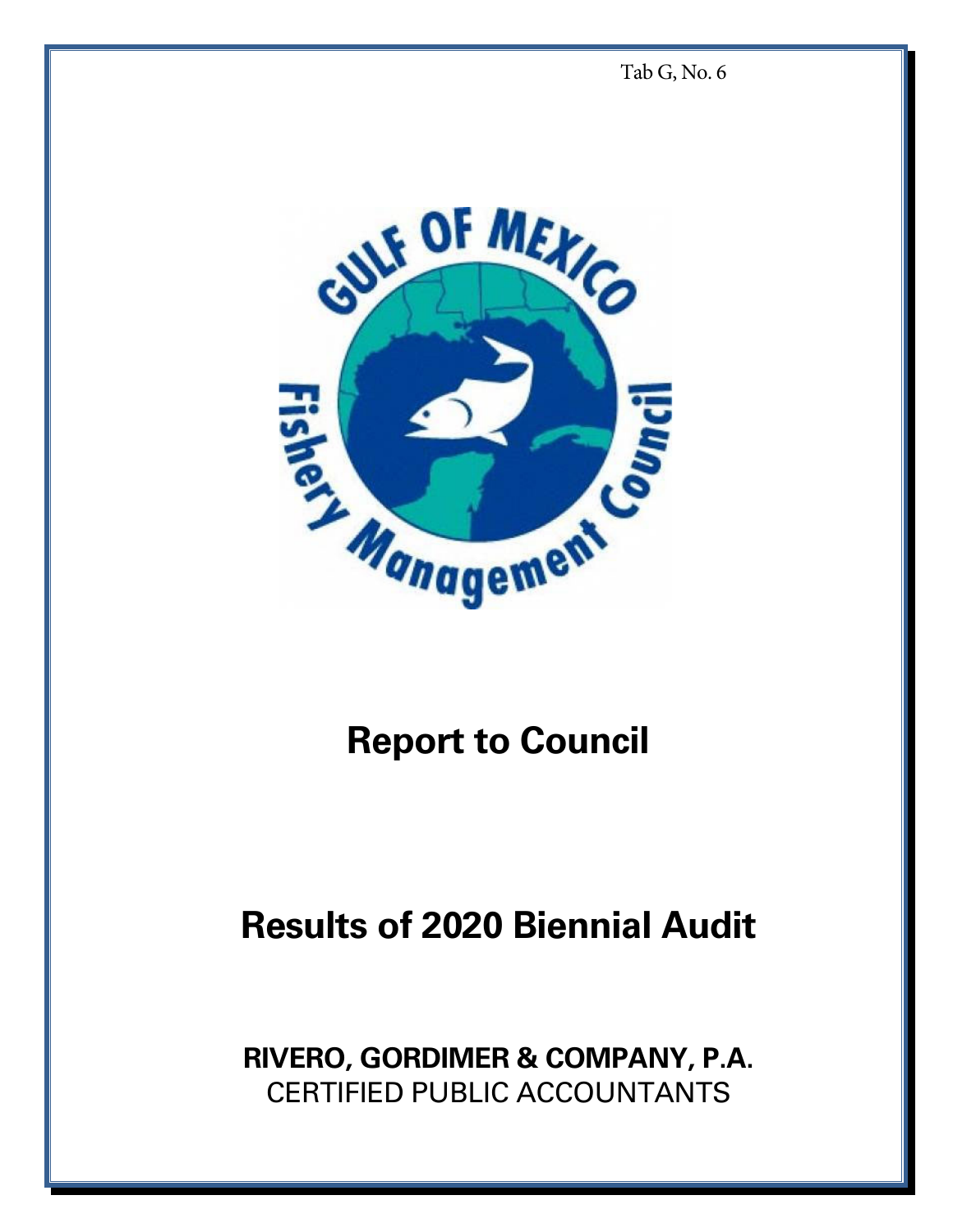## **Table of Contents**

| <b>2020 Audit Results</b>                               | $1 - 2$ |
|---------------------------------------------------------|---------|
| <b>Significant Estimates</b>                            | 3       |
| <b>Other Matters</b>                                    |         |
| <b>Financial Summary</b><br>- Schedule of Cost Incurred | 5       |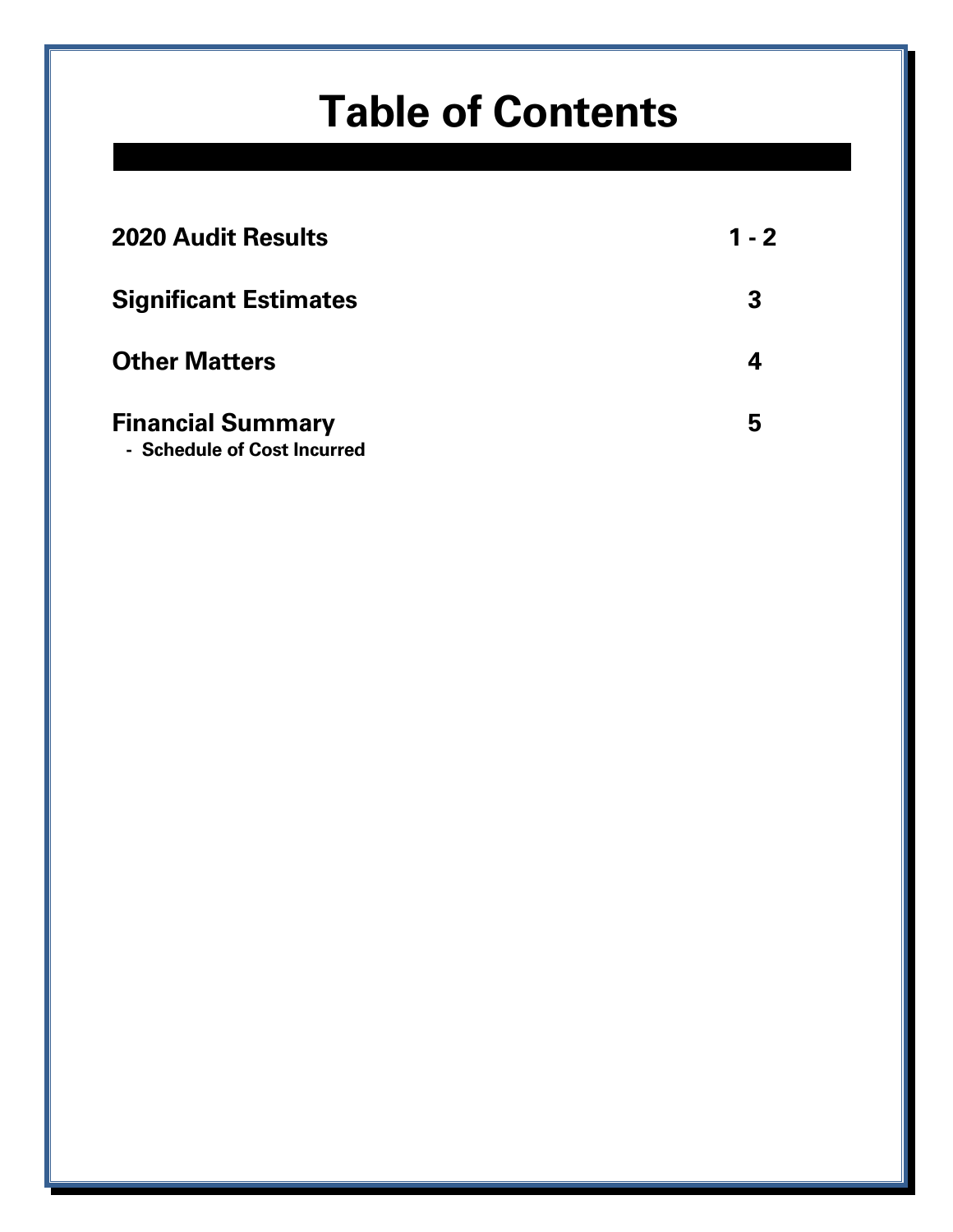## **2020 Audit Results**

#### **Report on 2020 Audit of Schedule of Costs Incurred and Schedule of Status of Grant Payments**

- **Unmodified opinion**
- **No disagreements with management**

#### **Responsibilities under Generally Accepted Auditing Standards (GAAS)**

- **Audit performed in accordance with GAAS**
- **Objective is reasonable not absolute assurance that the schedules are free of material misstatement**

#### **Responsibilities under Government Auditing Standards**

 **- Compliance with laws, regulations, contracts and grants** 

#### **Other reports and schedules issued**

- **Report on Internal Control Over Financial Reporting and on Compliance and Other Matters Performed in Accordance with Government Auditing Standards**
- **Report on Compliance for Each Major Program and on Internal Control Over Compliance Required by the Uniform Guidance**
- **Schedule of Findings and Questioned Costs**
- **Schedule of Expenditures of Federal Awards**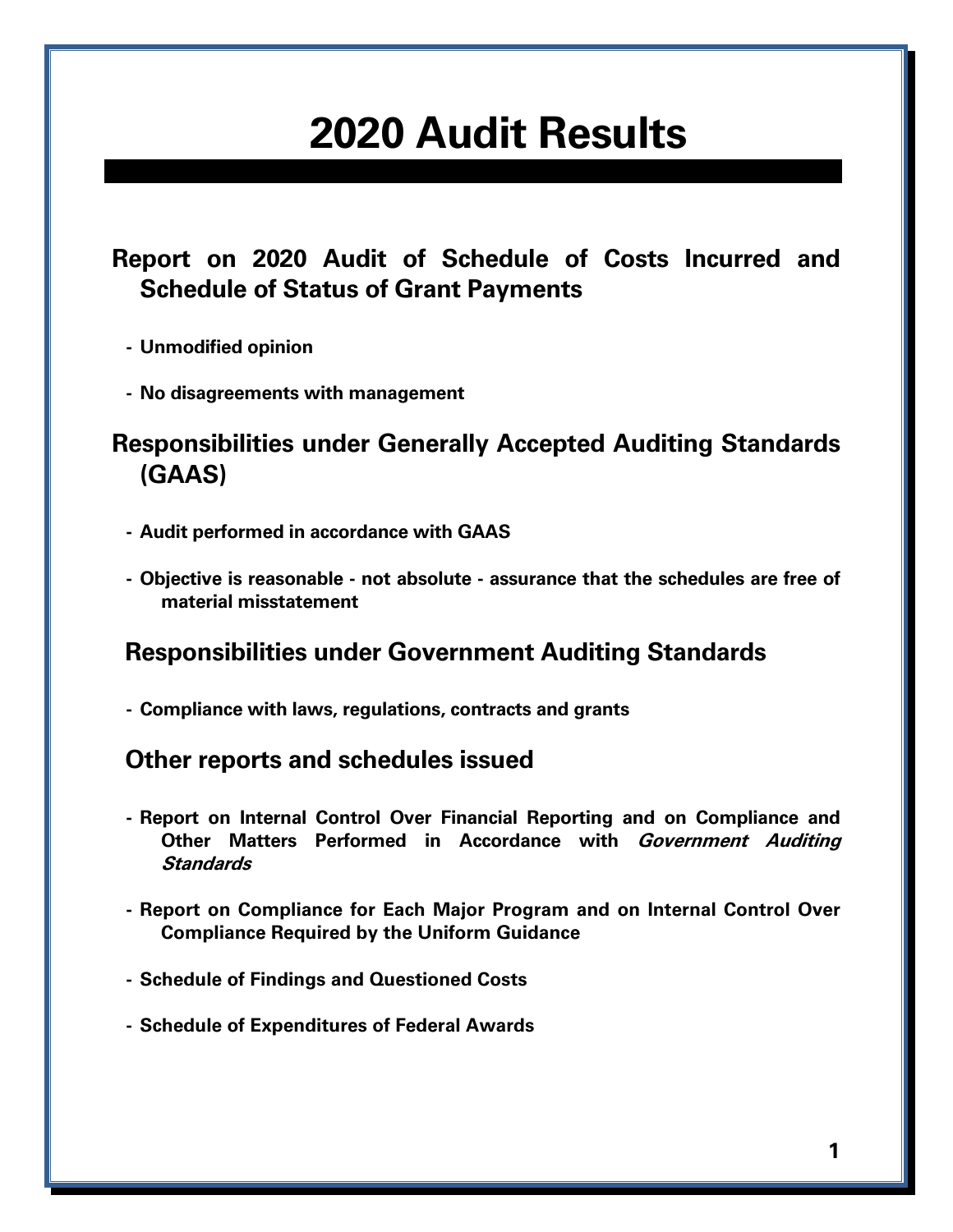## **2020 Audit Results - Continued**

#### **Internal Accounting Control**

- **Reviewed controls to extent necessary to render an opinion on schedules**
- **No material weaknesses noted**

#### **Management Cooperation**

- **Received full cooperation**
- **Full access to books and records**

#### **Guidelines and Regulations**

- **OMB Uniform Guidance**
- **Regional Fishery Management Council guidelines**
- **Council Statement of Organization, Practices and Procedures**
- **Standard and Special Terms of Cooperative Agreements**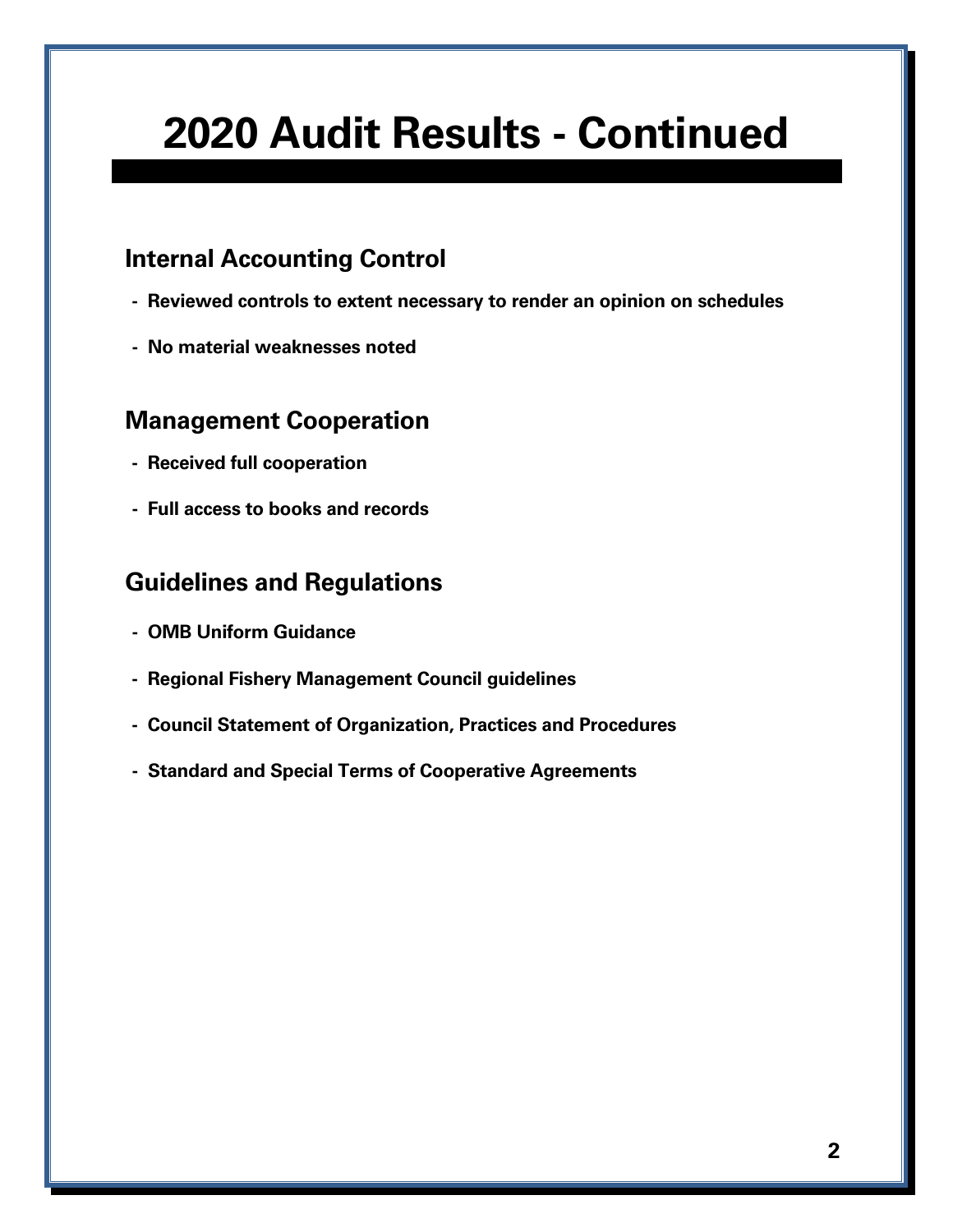# **Significant Estimate**

#### **Management Judgments and Accounting Estimates**

 **- Consists of:** 

 **Questioned costs** 

- **These estimates and judgments have been reviewed by us in accordance with Generally Accepted Auditing Standards**
- **We concluded that estimates are reasonable in the circumstances**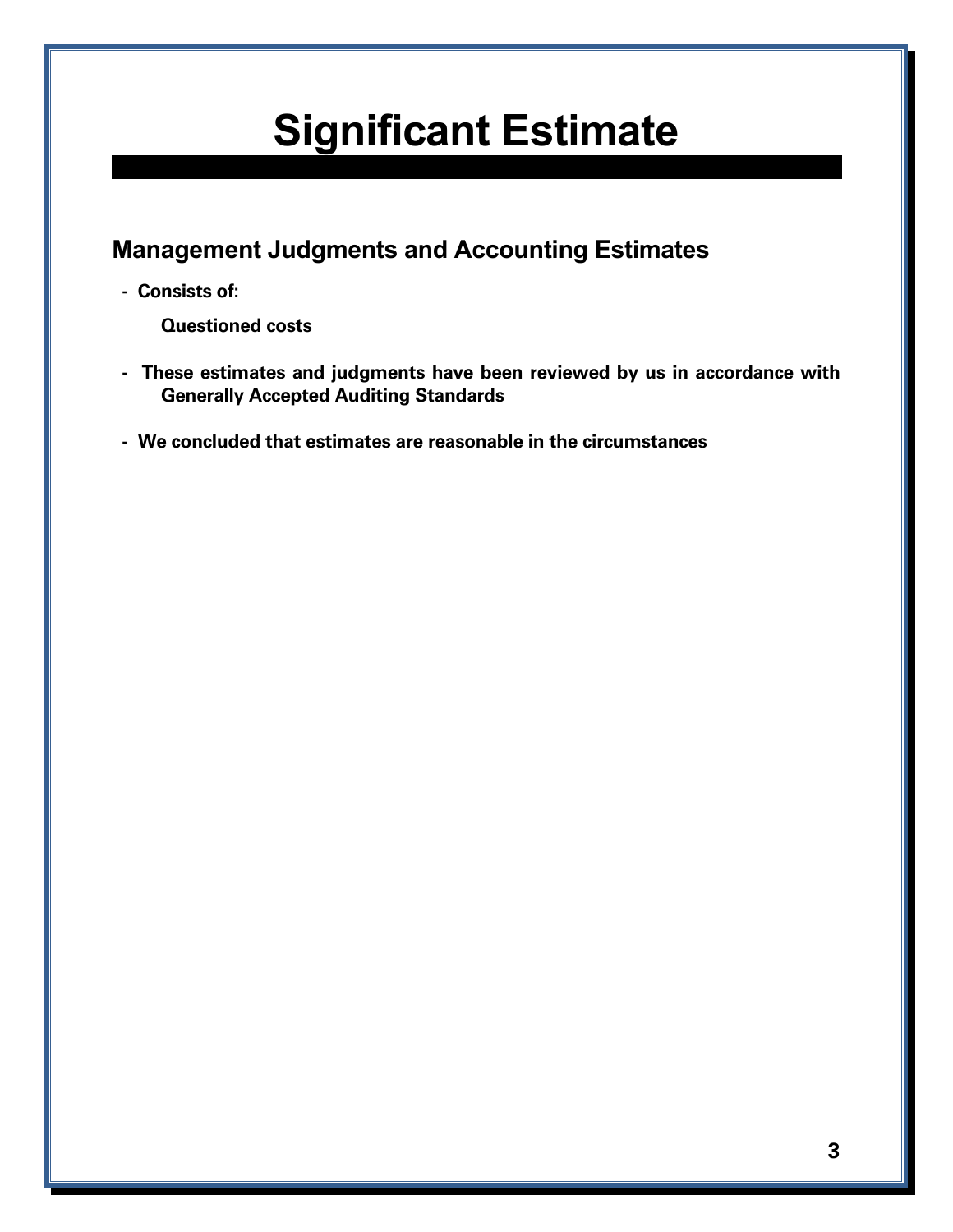## **Other Matters**

**The Auditing Standards Board of the AICPA requires that we communicate certain matters to the Council. These requirements, as set out in Statement of Auditing Standards are presented below:** 

 **- Illegal Acts** 

 **None noted for 2020** 

 **- Consideration of Fraud** 

 **None noted for 2020** 

 **- Significant Accounting Policies** 

 **No significant new policies or change in existing policies** 

 **- Other Matters**